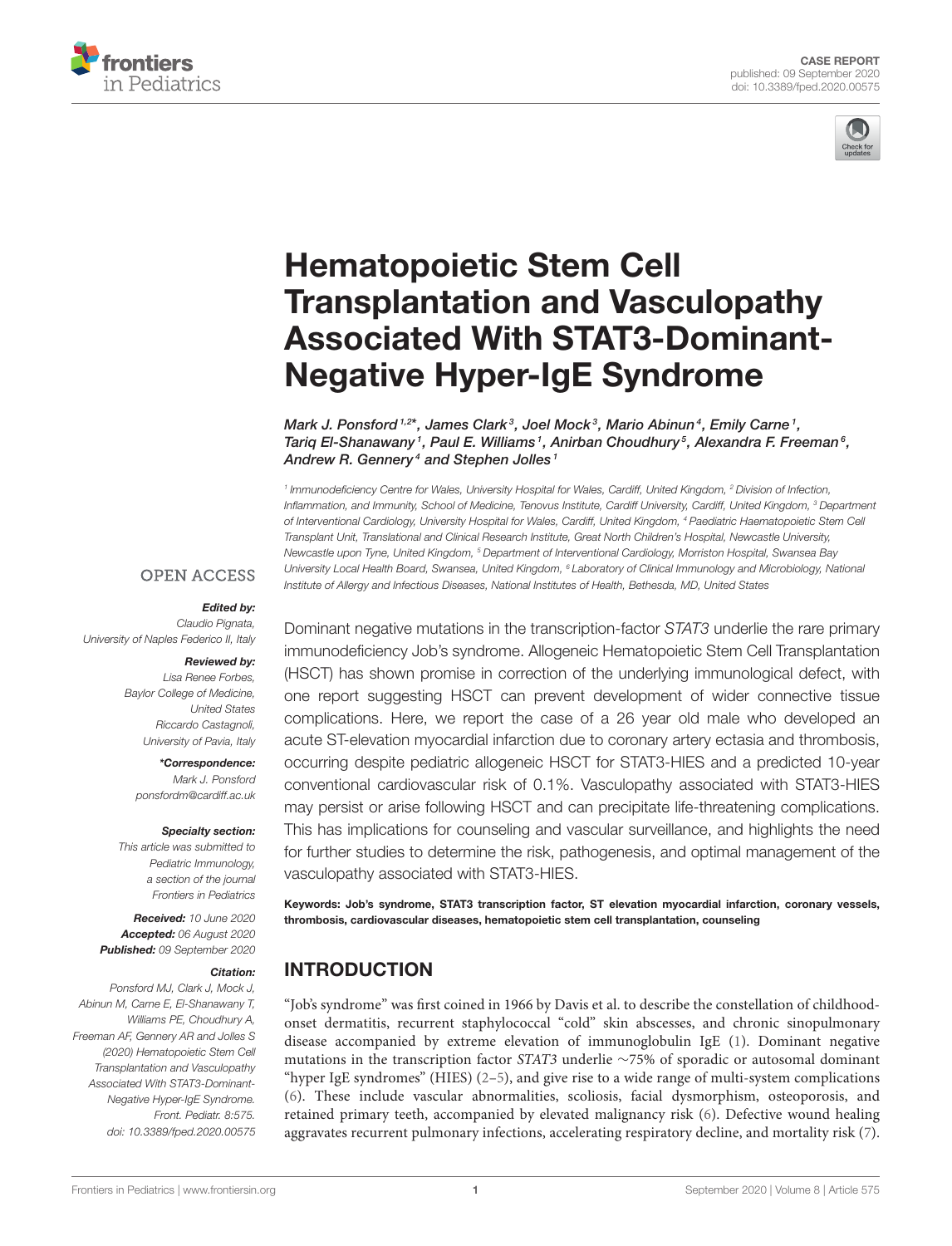Multi-disciplinary care and treatments, including antimicrobial prophylaxis and immunoglobulin replacement therapy (IgRT), is aimed at slowing this decline. Allogeneic hematopoietic stem cell transplantation (HSCT) has been used in a small but growing number of cases, prompted by hematological malignancy or infection-burden and parenchymal lung damage despite conventional therapy. These demonstrate a role for HSCT in resolving the immunological deficit and modifying pulmonary decline in selected STAT3-HIES patients [\(8–](#page-5-5)[11\)](#page-5-6). HSCT has also been suggested to halt or delay development of extra-hematological manifestations of STAT3-HIES "including neurological, musculoskeletal, and vascular abnormalities" when conducted in adolescence [\(12\)](#page-5-7). With increasing interest in the curative potential of HSCT, accurate description of the limits and potential of HSCT is timely [\(13\)](#page-5-8) and carries significant implications for patients, families, clinicians, and healthcare commissioners. Here, we report in detail the acute myocardial infarction in a patient with genetically-confirmed STAT3-HIES, due to thrombosis of an ectatic coronary artery, despite uncomplicated allogeneic HSCT conducted in childhood. We reviewed medical case notes to determine the patient's premorbid cardiovascular disease (CVD) risk score, and surveyed the literature to address issues raised by this case concerning HSCT, vasculopathy, and cardiovascular outcomes in relation to STAT3-HIES. The following Medline search terms were used ("myocardial infarction" OR "vasculopathy" OR aneurysm OR rupture) AND (STAT3 OR "signal transducer and activator of transcription 3" OR "Hyper IgE Syndrome" OR "HIES") on 06-MAY-2020 to identify the state of published knowledge.

#### Case Report

A young Caucasian male was diagnosed with Job's syndrome age 6 years on the background of neonatal onset dermatitis with boils, recurrent sino-pulmonary infections, and IgE >6,000 kU/L (normal <56). STAT3-HIES was confirmed on the basis of an NIH score of 76 [\(14\)](#page-6-0) and Sanger sequencing demonstrating heterozygous state for 1144C>T (R382W); a common mutation interfering with the DNA-binding domain of STAT3. Despite antimicrobial prophylaxis and IgRT, he experienced frequent severe broncho-pneumonias with progressive bilateral bronchiectasis. On this basis, he underwent myeloablative HSCT aged 13 years with Alemtuzumab, Fludarabine, Melphalan conditioning. Subsequent to HSCT, he showed 100% donor chimerism in all hematopoietic cell lineages, normalization of vaccination responses and marked decline in serum IgE from 8,778 kU/L to 176.0 kU/L [\(8\)](#page-5-5). IL17A production and Th17 subsets normalized post HSCT [\(8\)](#page-5-5). Following an initial diagnosis of delayed puberty secondary to chronic childhood illness, he was commenced on testosterone replacement therapy under specialist endocrine monitoring. He was able to cease immunoglobulin replacement and graft vs. host disease prophylaxis, and gained full-time employment, maintained on prophylactic azithromycin, fluticasone nasal spray, vitamin D, with annual zoledronate therapy. He remains under care of the All Wales HSCT multi-disciplinary team.

Over a decade following HSCT, he developed suddenonset central chest pain waking him from sleep. Emergency department electrocardiogram showed widespread anterior STelevation, associated with a 3 h troponin rise from 26 to 43,249 ng/L. Full blood count, CRP, and ESR were within normal limits with a total cholesterol of 4.8 mmol/L  $(<5)$ , non-fasted LDL-cholesterol 3.3 mmol (<3.0), HDL-cholesterol 1.1 mmol/L  $(>1.0)$ , and triglyceride 0.8 mmol/L  $(<2.0)$ . At routine clinic review 1 month prior, he was normotensive (126/84 mmHg) with BMI 23.1 kg/m2. There was no specific family history of premature CAD, arrhythmia, or sudden cardiac death and no prior history of Kawasaki's disease. Aged 26 years, as a life-long non-smoker with no history of illicit drug use, his predicted 10-year risk of heart attack or stroke based on UKpopulation datasets (QRISK3) was 0.1% [\(15\)](#page-6-1). He received a diagnosis of ST-elevation myocardial infarction (STEMI) and underwent urgent primary percutaneous coronary intervention within 12 h of symptom onset. Angiography revealed proximal ectasia leading on to mid-vessel occlusion of his left anterior descending (LAD) coronary artery, with otherwise unobstructed coronary vessels (**[Figure 1](#page-2-0)**; **[Supplementary Video 1](#page-5-9)**). Intracoronary thrombolysis using tissue plasminogen activator along with mechanical aspiration of thrombus led to restoration of flow in the LAD (**[Figure 2](#page-2-1)**; **[Supplementary Videos 2, 3](#page-5-10)**). No underlying stenosis at the point of the initial vessel occlusion was noted, hence thrombus formation in the ectatic proximal LAD with distal embolization and occlusion of the mid LAD was felt to be the likely mechanism of his presentation with STEMI. Dual pathway blockade (coagulation and platelet inhibition) was initiated to offer protection against recurrence of coronary thrombotic occlusion [\(16,](#page-6-2) [17\)](#page-6-3) with aspirin 75 mg for 3 months, rivaroxaban 2.5 mg twice daily for 3 years and clopidogrel 75 mg long term. Atorvastatin, candesartan, bisoprolol, ivabradine, and spironolactone were also initiated. Echocardiography 1 week post-STEMI showed moderate reduction in left ventricular systolic function with anteroseptal and apical akinesis (**[Supplementary Video 4](#page-5-11)**). At 12 months, Simpson's biplane ejection fraction remains reduced at 41%, with aneurysmal dilatation of the ventricular apex and persistent regional wall motion abnormalities consistent with mild-moderate systolic impairment. Contrast computed tomography (CT) revealed a bovine aortic arch (a common variant), but no evidence of intra-cranial arterial aneurysms. Examination of the retinal vasculature was also normal.

#### What Is the Significance of Vasculopathy in STAT3-HIES?

Concerns around vasculopathy in AD-HIES first emerged in 2007, after report of subarachnoid hemorrhage and myocardial infarctions in relatively stable patients [\(18\)](#page-6-4). A systematic review conducted in 2010 identified vascular abnormalities in a total of 8 patients with clinically-defined AD-HIES patients from the international literature. Abnormalities included aortic aneurysm  $(n = 1)$ , coronary aneurysms  $(n = 3)$ , congenital patent ductus venosus ( $n = 2$ ), and intracranial vascular abnormalities ( $n =$ 2). Mortality in 3 of these patients followed aneurysm rupture, myocardial infarction, or thrombotic stroke, with additional stroke-related morbidity [\(7,](#page-5-4) [19\)](#page-6-5). Five patients with a clinical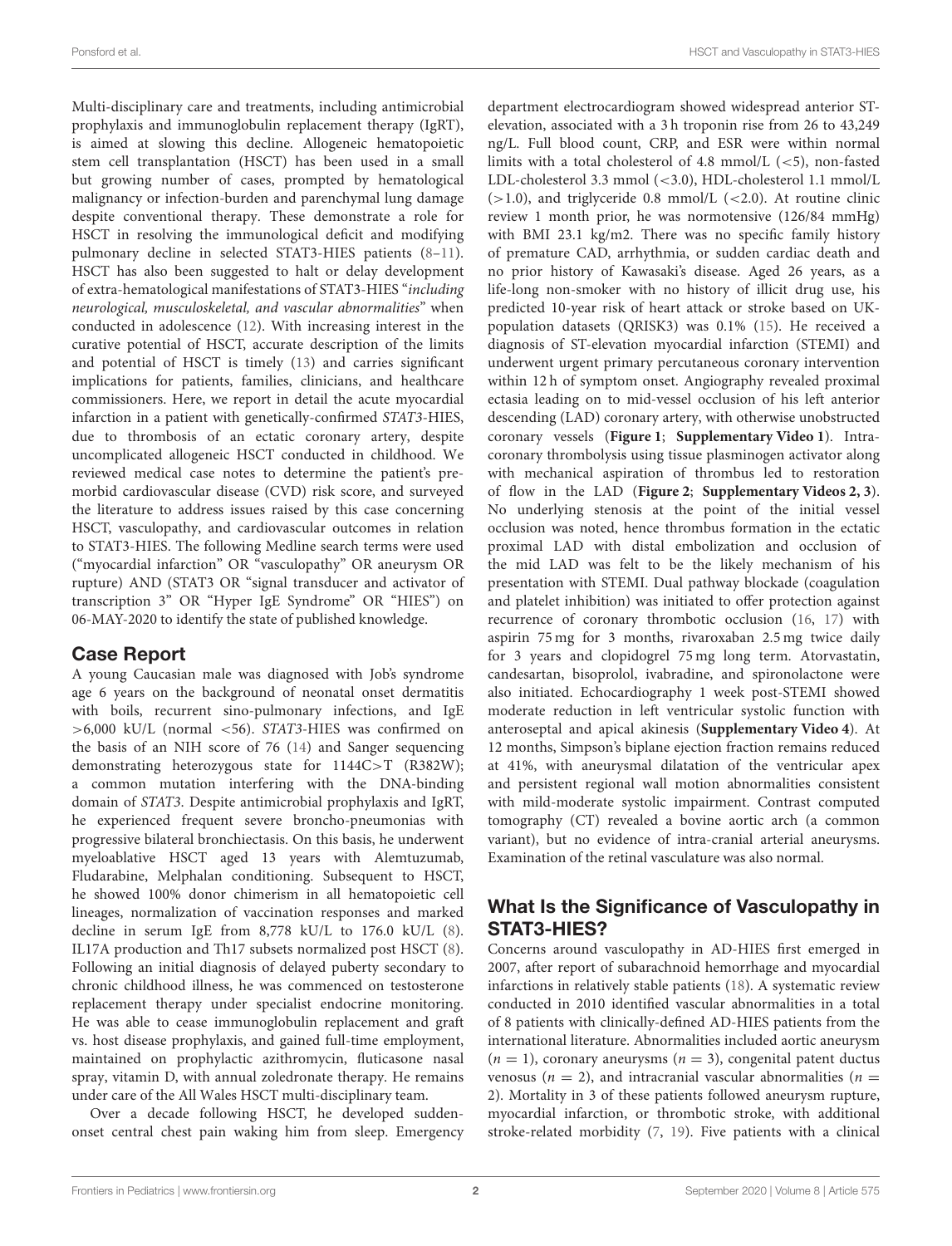diagnosis of AD HIES are described in a Taiwanese cohort. One death occurred due to acute myocardial infarction with dilated coronary artery in a 13 year old male [\(20\)](#page-6-6). Additional case reports describe symptomatic aortic and cerebral aneurysms in pediatric [\(21,](#page-6-7) [22\)](#page-6-8) and adults but with limited genetic and follow-up information. Subsequent cross-sectional studies within genetically-defined STAT3-HIES US (National Institute for Health) and French cohorts have provided convincing evidence for widespread "vasculopathy" in STAT3-HIES. In 59 patients imaged from infancy to adulthood (8 to 57 years), intracranial



aneurysms were present in 20%; coronary artery abnormalities (tortuosity, ectasia, or aneurysm) in 70%; and brain abnormalities (white matter hyperintensities, lacunar lesions, and atrophy) in 95% [\(23](#page-6-9)[–25\)](#page-6-10). Rates of coronary artery tortuosity increased with age [\(23\)](#page-6-9). Deep venous thrombosis events were also reported in 3/21 patients (aged 28–39), with 2 of these also experiencing pulmonary embolism [\(25\)](#page-6-10).

The clinical significance and optimal approach to such frequent and widespread vascular abnormalities remains an area of active investigation. Cerebral white matter hyperintensities are associated with an increased risk of dementia in the general population [\(26\)](#page-6-11). Detailed neurocognitive behavioral profiling in STAT3-HIES has revealed subtle relative impairment of memory and executive functioning measures, despite average to high average overall cognitive function [\(24\)](#page-6-12). Antiplatelet therapy has been suggested to reduce the risk of coronary artery thrombosis and cerebral microvascular disease [\(25\)](#page-6-10), however may actually be harmful given prior reports of pulmonary

<span id="page-2-2"></span>TABLE 1 | Key learning points and clinical knowledge gaps highlighted by this case.

| Learning points                                                                                                                                                                                      | Clinical knowledge gaps                                                                                                                                                                                                                                        |
|------------------------------------------------------------------------------------------------------------------------------------------------------------------------------------------------------|----------------------------------------------------------------------------------------------------------------------------------------------------------------------------------------------------------------------------------------------------------------|
| • Vascular pathology associated with<br>STAT3-HIES can cause life<br>threatening illness.<br>• Hematopoietic stem cell<br>transplantation (HSCT) does not<br>appear to prevent this<br>complication. | • What is the natural history and clinical<br>significance of vasculopathy?<br>• Should vascular screening be offered to<br>patients with STAT3-HIES?<br>• Does impairment to cutaneous and lung<br>healing extend to other (cardiac and<br>cerebral) tissues? |
|                                                                                                                                                                                                      | • What are the long-term sequelae of<br>cerebral white matter hyperintensities in<br>the aging STAT3-HIES patient group?<br>• Can a molecularly-targeted approach<br>normalize STAT3 signaling pathways                                                        |

across tissues?

<span id="page-2-0"></span>

<span id="page-2-1"></span>FIGURE 2 | (A) Catherization of the left coronary circulation reveals occlusion of left anterior descending (LAD) coronary artery. The radio-opaque tip of the angioplasty wire (\*) can been seen in distal LAD having traversed the site of thrombotic occlusion in mid LAD. (B) Flow restoration following intra-coronary thrombolysis and mechanical thrombus aspiration.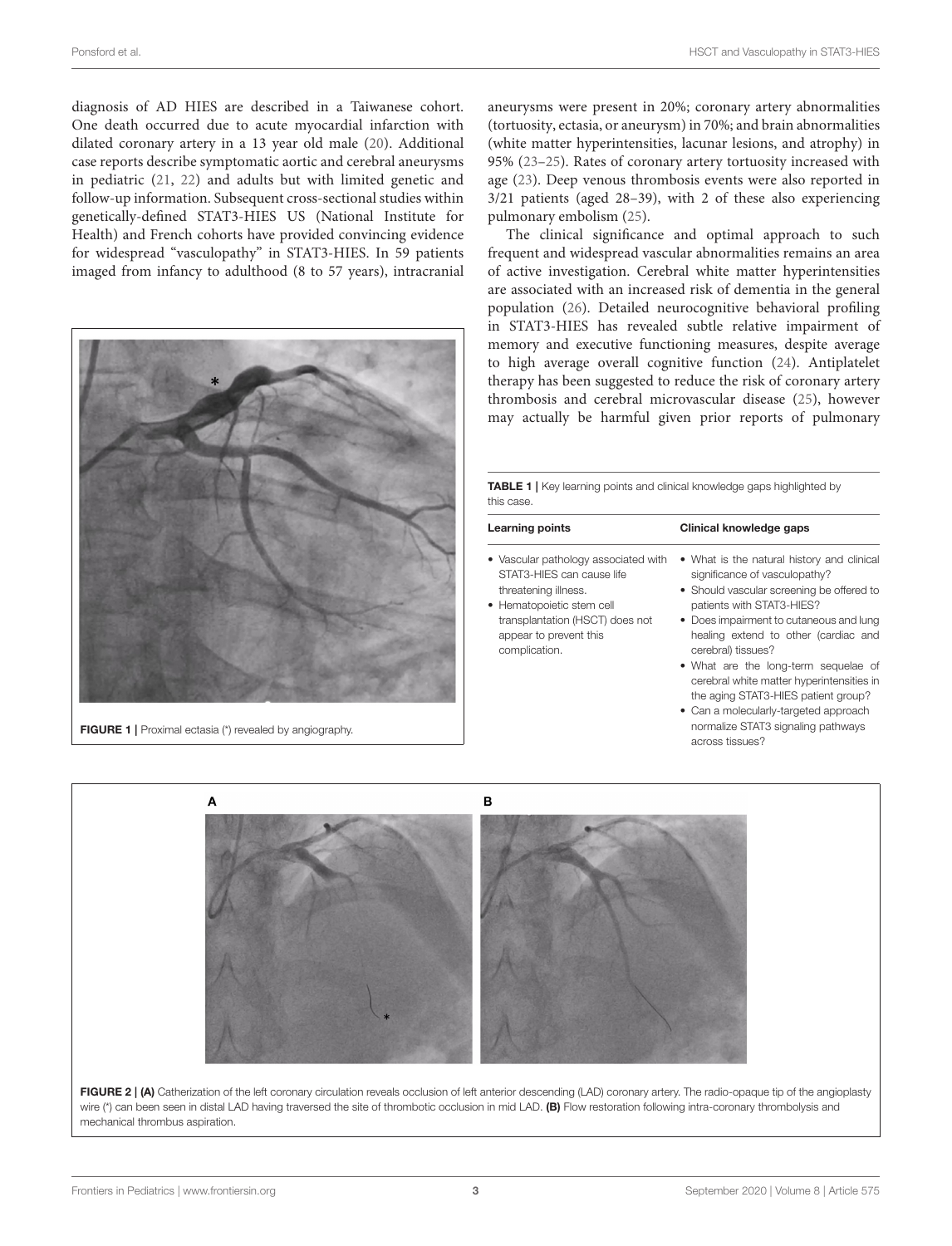hemorrhage-associated mortality [\(7\)](#page-5-4). Similarly, an international consensus on approach to intra-cranial aneurysms remains elusive. The detection rate of 20% in STAT3-HIES matches that found by the Familial Intracranial Aneurysm (FIA) study [\(27\)](#page-6-13). It is relevant to consider this benchmark, given the FIA study only offered vascular screening to those perceived as "high risk" for aneurysm detection (i.e., first-degree relatives of those affected by intra-cranial aneurysm, aged  $\geq$ 30 years of age, with smoking and/or hypertensive history). Of these, 10% subsequently underwent surgical or endovascular intervention [\(27\)](#page-6-13). Vascular imaging studies in 59 patients within STAT3-HIES led to a similar proportion of asymptomatic aneurysms being put forward for endovascular coiling [\(23,](#page-6-9) [25\)](#page-6-10). How patients, families, and clinicians affected by STAT3-HIES currently perceive and approach vascular risk in routine clinical practice is unclear. A recent report from the US Immunodeficiency Disease Network concerning 85 patients indicates a low uptake of vascular screening in asymptomatic STAT3-HIES patients (<10%) across the US and Canada, outside of the NIH. Aneurysm rupture rates and outcomes in this rare disease population will be important–if challenging–to quantify, as this information is vital to inform discussions concerning interventional approaches. Endovascular coiling or neurosurgical clipping both carry a risk of death or disability, up to 5% [\(25\)](#page-6-10). Peri-procedural risk is further heightened when performed following acute rupture [\(25\)](#page-6-10), suggesting this decision is best made early. The consequence of delay is illustrated by the rupture of a giant basilar artery aneurysm in one individual with Job's, causing death shortly prior to the scheduled endovascular procedure, aged 35 years. Additional approaches to modify the risk of aneurysms development and rupture are therefore desirable. Detailed in vivo sonographic assessment of seemingly normal carotid vessels in STAT3-HIES patients revealed reduced intima-media thickness (IMT) and subtly increased internal carotid diameter, relative to healthy controls. Circumferential wall stress correlated with frequency and severity of vasculopathy, unlike genotype or NIH Score (a surrogate for degree of multi-system involvement) [\(25\)](#page-6-10). Under laminar blood flow conditions, circumferential wall stress (CWS) increases proportionally to mean arterial blood pressure, highlighting both a potential biomarker and modifiable risk factor. Hypertension in the NIH cohort appeared more common than expected for age, with an overall incidence of 42% despite a mean age of 31 [\(23\)](#page-6-9), but was not a clear driver within the normotensive French cohort [\(25\)](#page-6-10).

## What Evidence Is There That HSCT Can Ameliorate Vascular Pathology?

A clearer understanding of the underlying pathophysiology of vasculopathy in STAT3-HIES will help identify new therapies, and address if HSCT might feasibly be expected to halt their development. In the context of a hypertensive (angiotensin IIdriven) murine model of abdominal aortic aneurysm, inhibition of IL-17A signaling promotes inflammatory T-cell infiltration and drives aneurysm growth and rupture [\(25\)](#page-6-10). Deficiency of IL-17 producing Th17 cells is a pathognomonic feature of STAT3- HIES [\(28\)](#page-6-14), and their restoration suggests a plausible mechanism by which HSCT might ameliorate non-haematopoietic vascular manifestations. Immune reconstitution with normalization of IgE and detectable levels of IL17+ CD4+ T-cells are consistent features across published HSCT case series [\(8,](#page-5-5) [11,](#page-5-6) [12,](#page-5-7) [29\)](#page-6-15), including by Goussetis et al. This group reported follow-up of 2 unrelated males with STAT3-HIES following myeloablative matched-sibling HSCT aged 15 and 16 years for high grade Non-Hodgkin Lymphoma [\(12\)](#page-5-7). Both carried pathogenic mutations in the DNA-binding domain of STAT3 (R382Q or R382W). Followup until the ages of 29 and 26 years (respectively), failed to detect any coronary artery aneurysms or brain lesions; leading the authors to suggest HSCT "cures patients with autosomal dominant hyper-IgE syndrome."

This contrasts with our patient's experience of life-threatening coronary artery thrombosis despite undergoing allogeneic HSCT at younger age, with similar mutation type and follow-up duration. Several possibilities may explain these contradictory outcomes, notably the limited sample size, disease-phenotype variability, and distinct HSCT indication and conditioning. We suggest differences in vascular imaging methodology are also important to highlight. Echocardiography was used to screen for coronary artery abnormalities in the prior report (personal communication: Drs Oikonomopoulou & Goussetis, January 2020), whereas ectasia was recognized in our patient following invasive coronary angiography. These approaches differ in sensitivity, with echocardiography becoming progressively less accurate for coronary artery imaging with age [\(30\)](#page-6-16). Coronary artery multidetector computed tomography (CT) angiography is increasingly preferred in adults, and is part of the screening for STAT3-HIES patients over 30 years of age under care of the NIH [\(https://clinicaltrials.gov/ct2/show/NCT00006150\)](https://clinicaltrials.gov/ct2/show/NCT00006150). Magnetic resonance (MR) imaging offers an non-ionizing alternative, and enables additional in vivo coronary vessel wall (VW) imaging in patients able to tolerate this procedure, and is utilized for screening and follow-up of the majority of the STAT3-HIES patients followed at NIH [\(31\)](#page-6-17).

## What Is the Primary Driver for Vascular Abnormalities in STAT3-HIES?

Infection susceptibility is a core diagnostic feature of primary immunodeficiency disorders. Wider causes of hyper IgE syndromes, such as recessive DOCK8 and X-linked WASP deficiency [reviewed Ponsford et al. [\(32\)](#page-6-18)] are distinctive for marked viral susceptibility and high rates of childhoodonset complications including vasculitis, encephalitis, and stroke-related morbidity/mortality [\(33\)](#page-6-19). In this genetic-setting, allogenic HSCT clearly offers significant benefit [\(34\)](#page-6-20), suggesting correction of infection susceptibility is relevant. Limited post-mortem studies in genetically-confirmed STAT3-HIES have provided mixed results in relation to infective triggers. Opportunistic fungal infection (Scedosporium prolificans or Aspergillus fumigatus) were identified within the brains of 2 of 6 patients postmortem [\(7\)](#page-5-4). Notably, these patients also had history of cystic lung disease and active pneumonia at time of death. Retrospective analysis in this setting maybe vulnerable to the cum hoc ergo propter hoc (with this, therefore because of this) fallacy.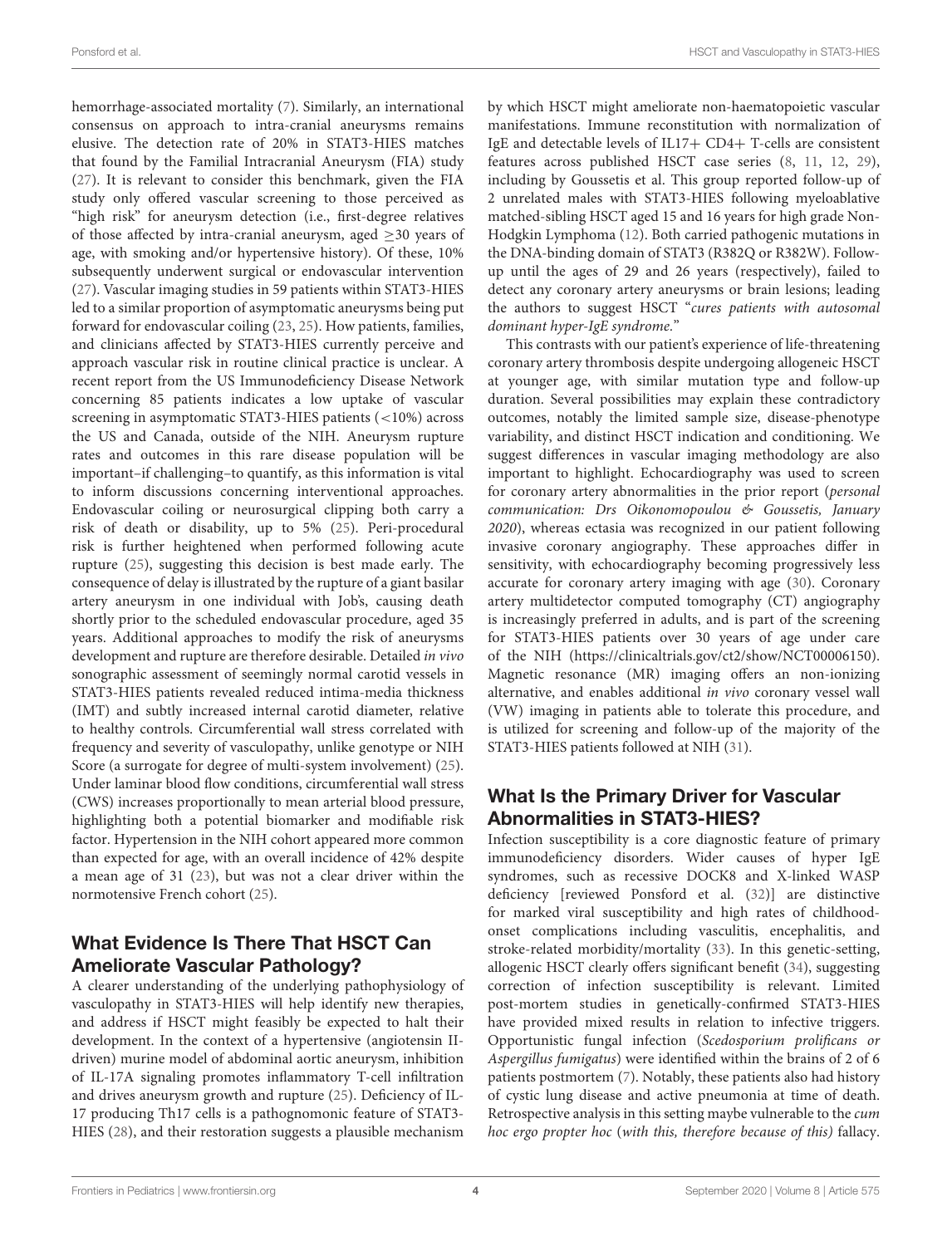Detailed neuropathological examination of a single patient who died from giant basilar artery aneurysm rupture, in the absence of overt fungal pneumonia, identified no evidence of vasculitis or inflammation within the vessel wall of aneurysmal and nondilated cerebral blood vessels [\(25,](#page-6-10) [35\)](#page-6-21). Furthermore, infective causes of aneurysms were not apparent in any of the 59 STAT3- HIES patients imaged [\(23,](#page-6-9) [25\)](#page-6-10). These observations do not exclude an infective etiology for vasculopathy in STAT3-HIES, but are suggestive of an intrinsic role for STAT3 in vascular health. This is supported by other monogenic disorders presenting with similar connective tissue abnormalities but without marked infection susceptibility. Loeys-Dietz syndrome (LDS) is caused by autosomal dominant mutations in the transforming growth factor β (TGF-β) receptor pathway. Affected individuals present with atopic tendency and a Marfan-like syndrome that includes familial thoracic aortic aneurysms associated with increased TGF-β signaling within the vessel wall [\(36\)](#page-6-22). The role of TGF $β1$  as a master regulator of matrix metalloproteinases [\(37\)](#page-6-23) also fits with the dysregulation of these mediators of extracellular remodeling observed in STAT3-HIES [\(38\)](#page-6-24). Further research at this interface of atopic and syndromic disease has revealed a molecular link between STAT3 and TGF-β [\(39\)](#page-6-25). The ERBB2 interacting protein (ERBIN) allows STAT3 to negatively regulate TGF-β; loss of ERBIN leads to excessive TGF-β signaling and predicts similar in STAT3 deficiency states. Exaggerated TGF-β protein expression has indeed been documented within postmortem cerebral arteries in STAT3-HIES [\(25\)](#page-6-10). Hypertension, via biomechanical forces such as shear stress, has also been shown to promote oxidative stress and heighten TGF-β expression during pathological arterial remodeling [\(40\)](#page-6-26). If correct, a tissue intrinsic role for STAT3 has several implications. Firstly, it suggests modulation of TGF-β signaling represents a promising target for therapeutic modulation. Secondly, it implies that correction of the hematopoietic stem compartment alone (via HSCT or current gene therapy approaches) cannot correct dysregulated signaling due to pathogenic STAT3 carried within the vascular endothelial and smooth muscle cells. This is consistent with the events observed our patient, and leads to the next question relevant to our case.

#### What Role Does STAT3 Play in the Heart?

Convergent evidence supports a critical role for STAT3 in cardiac function. Targeted deletion of murine Stat3 within cardiomyocytes (cardiac-Stat3<sup>-/-</sup>) has been used to circumvent embryonic mortality of complete knockout, and facilitate assessment of its cardiac-intrinsic roles. Cardiac-Stat3−/<sup>−</sup> mice spontaneously develop heart dysfunction with advancing age associated with a dramatic increase in cardiac fibrosis [\(41\)](#page-6-27). Of particular relevance to our patients' clinical presentation, outcomes following ischemic-reperfusion injury or permanent left coronary artery ligation are significantly worsened relative to wild type (WT) littermates. Following complete ligation, progressive decline in left ventricular systolic function in these mice was accompanied by massive fibrosis, dilatation, and symptomatic heart failure. At 6-months, mortality in cardiac-Stat3<sup>-/-</sup> mice was 100%, compared to 32% in the WT group. Heterozygotes expressing reduced levels of protein appeared unaffected [\(42\)](#page-6-28). Together, this is consistent with a critical cardioprotective role for STAT3 within the myocardium, that is sensitive to gene dosage effects. Additional complexity exists with regard to myocardial healing [\(43\)](#page-6-29) and thrombosis risk, given impaired neutrophil chemotaxis [\(42\)](#page-6-28) and dampened platelet activation [\(44\)](#page-6-30) accompany STAT3-HIES. Thus, the significance of dominant negative STAT3 mutations in the context of aging and ischaemic insult have yet to be systematically determined. Fortuitously, a murine model carrying a common human STAT3 pathogenic mutation is now available to address this [\(45\)](#page-6-31). This recapitulates multiple aspects of human pathology, including extreme elevation of IgE, Th17 cell deficiency, and bacterial infection susceptibility. In this setting, immune reconstitution does not fully correct the in vivo susceptibility of these animals to bacterial infection [\(45\)](#page-6-31), nor rescues cutaneous wound healing defects [\(46\)](#page-6-32). This is echoed by real-life experience of HSCT, which suggests a reduced infection frequency but ongoing abnormal pulmonary remodeling in terms of pneumatocele development [\(8,](#page-5-5) [11\)](#page-5-6). It remains to be seen how/if this transgenic model recapitulates wider aspects of human vasculopathy such as tortuosity and dilatation that will allow dissection of the contribution of infective and environmental stimuli and support pre-clinical evaluation.

# FUTURE DIRECTIONS

Our understanding of the pathogenesis of vasculopathy in Job's is shaped by developing model systems and detailed clinical observation of Nature's own experiments. The study of rare disease frequently necessitates collaboration to achieve this. An international survey via the European Society for Immunodeficiencies (ESID) will shortly be commencing to address clinical knowledge gaps identified in this report (**[Table 1](#page-2-2)**). We hope this case will encourage readers involved with care for patients with STAT3-HIES to engage with this, thus supporting the most representative insight to natural history of STAT3-HIES to date. Epidemiological information provided is intended to help inform clinical decision making, and is likely to prove timely given advances in precision medicine. Analysis of prospective longitudinal vascular imaging pre- and post-HSCT will be required to definitively answer the potential and limitations of this therapy. A clearer understanding of molecular pathology may support targeted therapeutic strategies, promising what current approaches have yet to convincingly deliver: a holistic therapy for the multisystem complications afflicting those with STAT3-HIES. Whilst TGF-β appears a relevant target, given the range of complex signaling pathways integrated via STAT3, additional "master regulators" of interest are also likely to emerge. The creation of STAT3-HIES patient-derived pluripotent stem-cell lines [\(47\)](#page-6-33) now permits unprecedented insights to the downstream effects of dysregulated STAT3 signaling on cellular transcriptional networks, across a range of relevant human cell types. This approach has recently identified deficiency of hypoxiainducible factor (HIF1 $\alpha$ ) as central to defects in extracellular matrix remodeling and angiogenesis [\(48\)](#page-6-34). Furthermore, use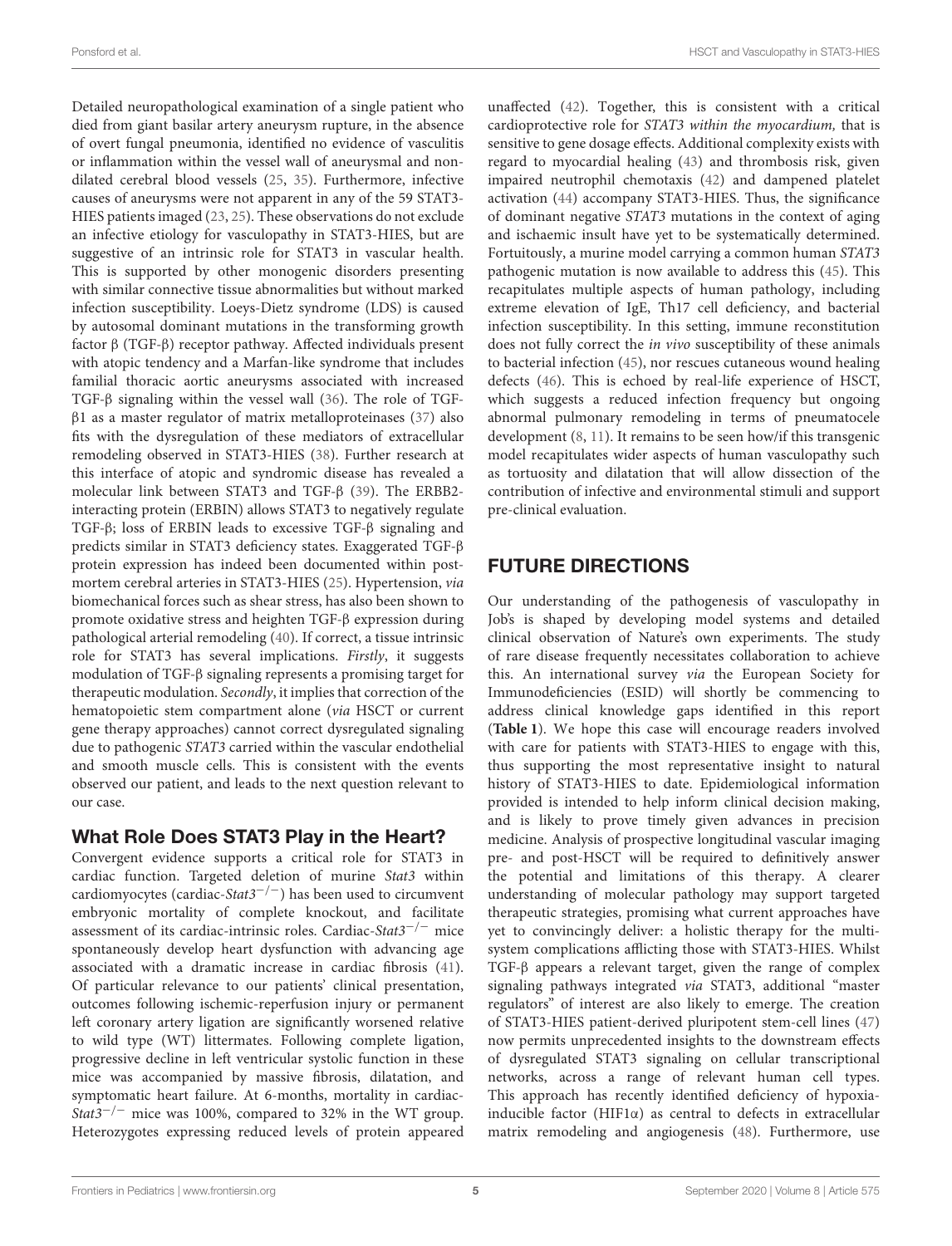of the HIF1α stabilizing medications Dimethyl Fumarate and Daprodustat normalized wound healing in the STAT3-HIES mouse model in vivo, and promoted differentiation of naïve CD4+ T-cells isolated from STAT3-HIES patients into Th17 cells ex vivo [\(48\)](#page-6-34). Careful evaluation will be required to assess if this approach can be safely translated into the clinic. Targeted therapies have already shown tremendous benefit in other monogenic disorders in the field of primary immunodeficiency [\(49,](#page-6-35) [50\)](#page-7-0), and promise an exciting new chapter in the book of Job.

#### DATA AVAILABILITY STATEMENT

All datasets generated for this study are included in the article/**[Supplementary Material](#page-5-12)**.

#### ETHICS STATEMENT

Ethical review and approval was not required for the study on human participants in accordance with the local legislation and institutional requirements. The patients/participants provided their written informed consent to participate in this study. Written informed consent was obtained from the individual(s) for the publication of any potentially identifiable images or data included in this article.

#### AUTHOR CONTRIBUTIONS

MP conceived the article, conducted the literature review, and wrote the first draft of the manuscript. AF, AG, and SJ contributed to conception and design. JC, JM, AC, MA, TE-S, and PW contributed additional clinical data.

#### **REFERENCES**

- <span id="page-5-0"></span>1. Davis S, Schaller J, Wedgwood R. Job's Syndrome. Recurrent, "cold", staphylococcal abscesses. Lancet. (1966) 1:1013– 5. doi: [10.1016/S0140-6736\(66\)90119-X](https://doi.org/10.1016/S0140-6736(66)90119-X)
- <span id="page-5-1"></span>2. Minegishi Y, Saito M, Tsuchiya S, Tsuge I, Takada H, Hara T, et al. Dominantnegative mutations in the DNA-binding domain of STAT3 cause hyper-IgE syndrome. Nature. (2007) 448:1058–62. doi: [10.1038/nature06096](https://doi.org/10.1038/nature06096)
- 3. Holland SM, DeLeo FR, Elloumi HZ, Hsu AP, Uzel G, Brodsky N, et al. STAT3 Mutations in the hyper-IgE syndrome. N Engl J Med. (2007) 357:1608– 19. doi: [10.1056/NEJMoa073687](https://doi.org/10.1056/NEJMoa073687)
- 4. Frey-Jakobs S, Hartberger JM, Fliegauf M, Bossen C, Wehmeyer ML, Neubauer JC, et al. ZNF341 controls STAT3 expression and thereby immunocompetence. Sci Immunol. (2018) 3:eaat4941. doi: [10.1126/sciimmunol.aat4941](https://doi.org/10.1126/sciimmunol.aat4941)
- <span id="page-5-2"></span>5. Renner ED, Torgerson TR, Rylaarsdam S, Añover-Sombke S, Golob K, LaFlam T, et al. STAT3 mutation in the original patient with Job's syndrome. N Engl J Med. (2007) 357:1667–8. doi: [10.1056/NEJMc076367](https://doi.org/10.1056/NEJMc076367)
- <span id="page-5-3"></span>6. Grimbacher B, Holland SM, Gallin JI, Greenberg F, Hill SC, Malech HL, et al. Hyper-IgE syndrome with recurrent infections — an autosomal dominant multisystem disorder. N Engl J Med. (1999) 340:692–702. doi: [10.1056/NEJM199903043400904](https://doi.org/10.1056/NEJM199903043400904)
- <span id="page-5-4"></span>7. Freeman AF, Kleiner DE, Nadiminti H, Davis J, Quezado M, Anderson V, et al. Causes of death in hyper-IgE syndrome. J Allergy Clin Immunol. (2007) 119:1234–40. doi: [10.1016/j.jaci.2006.12.666](https://doi.org/10.1016/j.jaci.2006.12.666)

All authors provided critical revision and approved the final version.

#### FUNDING

MP is a participant in the NIH Graduate Partnership Program and a graduate student at Cardiff University supported by the Welsh Clinical Academic Trainee (WCAT) scheme. He has been awarded an European Society for Immunodeficiencies (ESID) Medium-term Fellowship to support investigation of the clinical significance of vasculopathy in STAT3-Hyper IgE Syndrome.

## ACKNOWLEDGMENTS

The authors are grateful to the patient for consenting to reporting of this meaningful case, and thank Professor Bodo Grimbacher for supporting the initial genetic diagnosis of STAT3-HIES.

#### SUPPLEMENTARY MATERIAL

<span id="page-5-12"></span>The Supplementary Material for this article can be found [online at: https://www.frontiersin.org/articles/10.3389/fped.](https://www.frontiersin.org/articles/10.3389/fped.2020.00575/full#supplementary-material) 2020.00575/full#supplementary-material

<span id="page-5-9"></span>Supplementary Video 1 | Proximal Coronary Ectasia on coronary angiography.

<span id="page-5-10"></span>Supplementary Video 2 | Occlusion of Left Anterior Descending (LAD).

Supplementary Video 3 | Post clot aspiration and thrombolysis.

<span id="page-5-11"></span>Supplementary Video 4 | Echocardiogram 1-week post-infarction.

- <span id="page-5-5"></span>8. Gennery A, Harrison S, Slatter M, Nademi Z, Worth A, Jolles S, et al. Hematopoietic stem cell transplantation resolves the immune deficit associated with STAT3-dominant-negative hyper-IgE syndrome. J Clin Immunol. (2020).
- 9. Gallagher JL, Gilman A, Torgerson TR, Patel NC. Correction of signal transduction and activator of transcription 3 (STAT3) function in an adolescent with autosomal dominant hyper-IgE syndrome (AD-HIES) following hematopoietic stem cell transplantation (HSCT). J Allergy Clin Immunol. (2013) 131:AB155. doi: [10.1016/j.jaci.2012.12.1213](https://doi.org/10.1016/j.jaci.2012.12.1213)
- 10. Harrison S, Slatter M, Nademi Z, Jolles S, Al-Herz W, Flood T, et al. Haematopoietic stem cell transplantation may resolve the immune deficit associated with STAT-3 deficient hyper-IGE syndrome. J Clin Immunol. (2014) 34:S209–10.
- <span id="page-5-6"></span>11. Yanagimachi M, Ohya T, Yokosuka T, Kajiwara R, Tanaka F, Goto H, et al. The potential and limits of hematopoietic stem cell transplantation for the treatment of autosomal dominant hyper-IgE syndrome. J Clin Immunol. (2016) 36:511–6. doi: [10.1007/s10875-016-0278-1](https://doi.org/10.1007/s10875-016-0278-1)
- <span id="page-5-7"></span>12. Goussetis E, Peristeri I, Kitra V, Traeger-Synodinos J, Theodosaki M, Psarra K, et al. Successful long-term immunologic reconstitution by allogeneic hematopoietic stem cell transplantation cures patients with autosomal dominant hyper-IgE syndrome. J Allergy Clin Immunol. (2010) 126:392– 4. doi: [10.1016/j.jaci.2010.05.005](https://doi.org/10.1016/j.jaci.2010.05.005)
- <span id="page-5-8"></span>13. Morris EC, Albert MH. Allogeneic HSCT in adolescents and young adults with primary immunodeficiencies. Front Pediatr. (2019) 7:437. doi: [10.3389/fped.2019.00437](https://doi.org/10.3389/fped.2019.00437)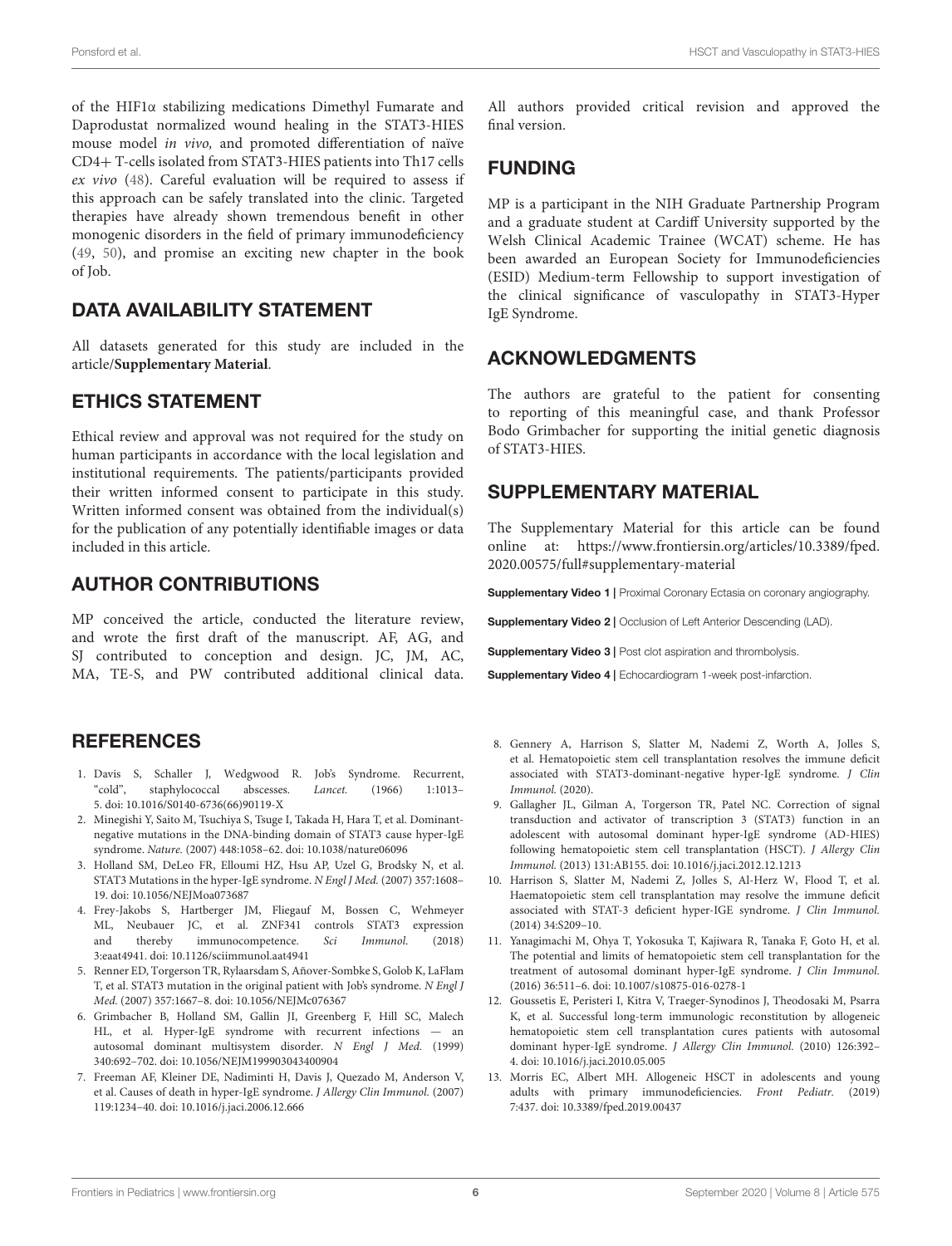- <span id="page-6-0"></span>14. Woellner C, Gertz EM, Schäffer AA, Lagos M, Perro M, Glocker EO, et al. Mutations in the signal transducer and activator of transcription 3 (STAT3) and diagnostic guidelines for the hyper-IgE Syndrome. J Allergy Clin Immunol. (2010) 125:424–32.e8. doi: [10.1016/j.jaci.2009.10.059](https://doi.org/10.1016/j.jaci.2009.10.059)
- <span id="page-6-1"></span>15. Hippisley-Cox J, Coupland C, Brindle P. Development and validation of QRISK3 risk prediction algorithms to estimate future risk of cardiovascular disease: prospective cohort study. BMJ. (2017) 357:j2099. doi: [10.1136/bmj.j2099](https://doi.org/10.1136/bmj.j2099)
- <span id="page-6-2"></span>16. Mega JL, Braunwald E, Wiviott SD, Bassand JP, Bhatt DL, Bode C, et al. Rivaroxaban in patients with a recent acute coronary syndrome. N Engl J Med. (2011) 366:9–19. doi: [10.1056/NEJMoa1112277](https://doi.org/10.1056/NEJMoa1112277)
- <span id="page-6-3"></span>17. Eikelboom JW, Connolly SJ, Bosch J, Dagenais GR, Hart RG, Shestakovska O, et al. Rivaroxaban with or without aspirin in stable cardiovascular disease. N Engl J Med. (2017) 377:1319–30. doi: [10.1056/NEJMoa1709118](https://doi.org/10.1056/NEJMoa1709118)
- <span id="page-6-4"></span>18. Ling JC, Freeman AF, Gharib AM, Arai AE, Lederman RJ, Rosing DR, et al. Coronary artery aneurysms in patients with hyper IgE recurrent infection syndrome. Clin Immunol. (2007) 122:255–8. doi: [10.1016/j.clim.2006.10.005](https://doi.org/10.1016/j.clim.2006.10.005)
- <span id="page-6-5"></span>19. Yavuz H, Chee R. A review on the vascular features of the hyperimmunoglobulin E syndrome. Clin Exp Immunol. (2010) 159:238–44. doi: [10.1111/j.1365-2249.2009.04044.x](https://doi.org/10.1111/j.1365-2249.2009.04044.x)
- <span id="page-6-6"></span>20. Lee WI, Huang JL, Lin SJ, Yeh KW, Chen LC, Hsieh MY, et al. Clinical aspects and genetic analysis of Taiwanese patients with the phenotype of hyperimmunoglobulin E recurrent infection syndromes (HIES). J Clin Immunol. (2011) 31:272–80. doi: [10.1007/s10875-010-9479-1](https://doi.org/10.1007/s10875-010-9479-1)
- <span id="page-6-7"></span>21. Kim Y, Nard JA, Saad A, Casselman J, Wessell KR, Toller-Artis E, et al. Cerebral aneurysm in a 12-year-old boy with a STAT3 mutation (hyper-IgE syndrome). Ann Allergy Asthma Immunol. (2015) 114:430– 1. doi: [10.1016/j.anai.2015.02.016](https://doi.org/10.1016/j.anai.2015.02.016)
- <span id="page-6-8"></span>22. Battaloglu B, Colak C, Disli OM, Akca B, Erdil N, Karakurt C. The surgical repair of a hyperimmunoglobulin E syndrome associated ascending aortic aneurysm. Ann Thorac Surg. (2017) 103:e65–7. doi: [10.1016/j.athoracsur.2016.06.021](https://doi.org/10.1016/j.athoracsur.2016.06.021)
- <span id="page-6-9"></span>23. Freeman AF, Avila EM, Shaw PA, Davis J, Hsu AP, Welch P, et al. Coronary artery abnormalities in hyper-IgE syndrome. J Clin Immunol. (2011) 31:338– 45. doi: [10.1007/s10875-011-9515-9](https://doi.org/10.1007/s10875-011-9515-9)
- <span id="page-6-12"></span>24. Martin S, Wolters P, Billings N, Toledo-Tamula MA, Hammoud DA, Welch P, et al. Neurobehavioral profiles in individuals with hyperimmunoglobulin E syndrome (HIES) and brain white matter hyperintensities. J Clin Immunol. (2013) 33:1175–84. doi: [10.1007/s10875-013-9932-z](https://doi.org/10.1007/s10875-013-9932-z)
- <span id="page-6-10"></span>25. Chandesris MO, Azarine A, Ong KT, Taleb S, Boutouyrie P, Mousseaux E, et al. Frequent and widespread vascular abnormalities in human signal transducer and activator of transcription 3 deficiency. Circ Cardiovasc Genet. (2012) 5:25–34. doi: [10.1016/j.artres.2011.10.059](https://doi.org/10.1016/j.artres.2011.10.059)
- <span id="page-6-11"></span>26. Debette S, Markus HS. The clinical importance of white matter hyperintensities on brain magnetic resonance imaging: systematic review and meta-analysis. BMJ. (2010) 341:c3666. doi: [10.1136/bmj.c3666](https://doi.org/10.1136/bmj.c3666)
- <span id="page-6-13"></span>27. Brown RD Jr, Huston J, Hornung R, Foroud T, Kallmes DF, Kleindorfer D, et al. Screening for brain aneurysm in the familial intracranial aneurysm study: frequency and predictors of lesion detection. J Neurosurg. (2008) 108:1132–8. doi: [10.3171/JNS/2008/108/6/1132](https://doi.org/10.3171/JNS/2008/108/6/1132)
- <span id="page-6-14"></span>28. Milner JD, Brenchley JM, Laurence A, Freeman AF, Hill BJ, Elias KM, et al. Impaired T(H)17 cell differentiation in subjects with autosomal dominant hyper-IgE syndrome. Nature. (2008) 452:773–6. doi: [10.1038/nature06764](https://doi.org/10.1038/nature06764)
- <span id="page-6-15"></span>29. Patel NC, Gallagher JL, Torgerson TR, Gilman AL. Successful haploidentical donor hematopoietic stem cell transplant and restoration of STAT3 function in an adolescent with autosomal dominant hyper-IgE syndrome. J Clin Immunol. (2015) 35:479–85. doi: [10.1007/s10875-015-0167-z](https://doi.org/10.1007/s10875-015-0167-z)
- <span id="page-6-16"></span>30. Angelini P, Flamm SD. Newer concepts for imaging anomalous aortic origin of the coronary arteries in adults. Catheter Cardiovasc Interv. (2007) 69:942– 54. doi: [10.1002/ccd.21140](https://doi.org/10.1002/ccd.21140)
- <span id="page-6-17"></span>31. Abd-Elmoniem KZ, Ramos N, Yazdani SK, Ghanem AM, Holland SM, Freeman AF, et al. Coronary atherosclerosis and dilation in hyper IgE syndrome patients: depiction by magnetic resonance vessel wall imaging and pathological correlation. Atherosclerosis. (2017) 258:20– 5. doi: [10.1016/j.atherosclerosis.2017.01.022](https://doi.org/10.1016/j.atherosclerosis.2017.01.022)
- <span id="page-6-18"></span>32. Ponsford M, Klocperk A, Pulvirenti F, Dalm V, Milota T, Cinetto F, et al. Hyper IgE in the allergy clinic- when is it primary immunodeficiency? Allergy. (2018) 73:2122–36. doi: [10.1111/all.13578](https://doi.org/10.1111/all.13578)
- <span id="page-6-19"></span>33. Aydin SE, Kilic SS, Aytekin C, Kumar A, Porras O, Kainulainen L. DOCK8 deficiency: clinical and immunological phenotype and treatment options—a review of 136 patients. J Clin Immunol. (2015) 35:189– 98. doi: [10.1007/s10875-014-0126-0](https://doi.org/10.1007/s10875-014-0126-0)
- <span id="page-6-20"></span>34. Aydin SE, Freeman AF, Al-Herz W, Al-Mousa HA, Arnaout RK, Aydin RC, et al. Hematopoietic stem cell transplantation as treatment for patients with DOCK8 deficiency. J Allergy Clin Immunol. (2019) 7:848– 55. doi: [10.1016/j.jaip.2018.10.035](https://doi.org/10.1016/j.jaip.2018.10.035)
- <span id="page-6-21"></span>35. Chandesris MO, Gray F, Bruneval P, Azarine A, Boddaert N, Oppenheim C, et al. A neuropathological study of cerebrovascular abnormalities in a signal transducer and activator of transcription 3 deficient patient. J Allergy Clin Immunol. (2015) 136:1418–21.e5. doi: [10.1016/j.jaci.2015.05.021](https://doi.org/10.1016/j.jaci.2015.05.021)
- <span id="page-6-22"></span>36. Gallo EM, Loch DC, Habashi JP, Calderon JF, Chen Y, Bedja D, et al. Angiotensin II-dependent TGF-β signaling contributes to loeysdietz syndrome vascular pathogenesis. J Clin Invest. (2014) 124:448– 60. doi: [10.1172/JCI69666](https://doi.org/10.1172/JCI69666)
- <span id="page-6-23"></span>37. Sehgal I, Thompson T. Novel regulation of type IV collagenase (matrix metalloproteinase-9 and−2) activities by transforming growth factor-β1 in human prostate cancer cell lines. Mol Biol Cell. (1999) 10:407– 16. doi: [10.1091/mbc.10.2.407](https://doi.org/10.1091/mbc.10.2.407)
- <span id="page-6-24"></span>38. Sekhsaria V, Dodd LE, Hsu AP, Heimall JR, Freeman AF, Ding L, et al. Plasma metalloproteinase levels are dysregulated in signal transducer and activator of transcription 3 mutated hyper-IgE syndrome. J Allergy Clin Immunol. (2011) 128:1124–7. doi: [10.1016/j.jaci.2011.07.046](https://doi.org/10.1016/j.jaci.2011.07.046)
- <span id="page-6-25"></span>39. Lyons JJ, Liu Y, Ma CA, Yu X, O'Connell MP, Lawrence MG, et al. ERBIN deficiency links STAT3 and TGF-β pathway defects with atopy in humans. J Exp Med. (2017) 214:669–80. doi: [10.1084/jem.20161435](https://doi.org/10.1084/jem.20161435)
- <span id="page-6-26"></span>40. Prado CM, Rossi MA. Circumferential wall tension due to hypertension plays a pivotal role in aorta remodelling. Int J Exp Pathol. (2006) 87:425– 36. doi: [10.1111/j.1365-2613.2006.00506.x](https://doi.org/10.1111/j.1365-2613.2006.00506.x)
- <span id="page-6-27"></span>41. Jacoby JJ, Kalinowski A, Liu MG, Zhang SSM, Gao Q, Chai GX, et al. Cardiomyocyte-restricted knockout of STAT3 results in higher sensitivity to inflammation, cardiac fibrosis, and heart failure with advanced age. Proc Natl Acad Sci USA. (2003) 100:12929–34. doi: [10.1073/pnas.2134694100](https://doi.org/10.1073/pnas.2134694100)
- <span id="page-6-28"></span>42. Hilfiker-Kleiner D, Hilfiker A, Fuchs A, Kaminski K, Schaefer A, Schieffer B, et al. Signal transducer and activator of transcription 3 is required for myocardial capillary growth, control of interstitial matrix deposition, and heart protection from ischemic injury. Circ Res. (2004) 95:187– 95. doi: [10.1161/01.RES.0000134921.50377.61](https://doi.org/10.1161/01.RES.0000134921.50377.61)
- <span id="page-6-29"></span>43. Horckmans M, Ring L, Duchene J, Santovito D, Schloss MJ, Drechsler M, et al. Neutrophils orchestrate post-myocardial infarction healing by polarizing macrophages towards a reparative phenotype. Eur Heart J. (2016) 38:187– 97. doi: [10.1093/eurheartj/ehw002](https://doi.org/10.1093/eurheartj/ehw002)
- <span id="page-6-30"></span>44. Aleva FE, van de Veerdonk FL, Li Y, Tunjungputri RN, Simons S, De Groot PG, et al. The effects of signal transducer and activator of transcription three mutations on human platelets. Platelets. (2018) 29:602– 9. doi: [10.1080/09537104.2017.1349309](https://doi.org/10.1080/09537104.2017.1349309)
- <span id="page-6-31"></span>45. Steward-Tharp SM, Laurence A, Kanno Y, Kotlyar A, Villarino AV, Sciume G, et al. A mouse model of HIES reveals pro- and anti-inflammatory functions of STAT3. Blood. [\(2014\) 123:2978–87. doi: 10.1182/blood-2013-09-52](https://doi.org/10.1182/blood-2013-09-523167) 3167
- <span id="page-6-32"></span>46. Myles IA, Anderson ED, Earland NJ, Zarember KA, Sastalla I, Williams KW, et al. TNF overproduction impairs epithelial staphylococcal response in hyper IgE syndrome. J Clin Invest. [\(2018\) 128:3595–604. doi: 10.1172/JCI1](https://doi.org/10.1172/JCI121486) 21486
- <span id="page-6-33"></span>47. Jin H, Yu Z, Navarengom K, Liu Y, Dmitrieva N, Hsu AP, et al. Generation of human induced pluripotent stem cell lines (NIHTVBi011- A, NIHTVBi012-A, NIHTVBi013-A) from autosomal dominant Hyper IgE syndrome (AD-HIES) patients carrying STAT3 mutation. Stem Cell Res. (2019) 41:101586. doi: [10.1016/j.scr.2019.101586](https://doi.org/10.1016/j.scr.2019.101586)
- <span id="page-6-34"></span>48. Dmitrieva NI, Walts AD, Nguyen DP, Grubb A, Zhang X, Wang X, et al. Impaired angiogenesis and extracellular matrix metabolism in autosomal-dominant hyper-IgE syndrome. J Clin Invest. (2020) 130:4167– 81. doi: [10.1172/JCI135490](https://doi.org/10.1172/JCI135490)
- <span id="page-6-35"></span>49. Notarangelo LD, Fleisher TA. Targeted strategies directed at the molecular defect: toward precision medicine for select primary immunodeficiency disorders. J Allergy Clin Immunol. (2017) 139:715–23. doi: [10.1016/j.jaci.2017.01.004](https://doi.org/10.1016/j.jaci.2017.01.004)